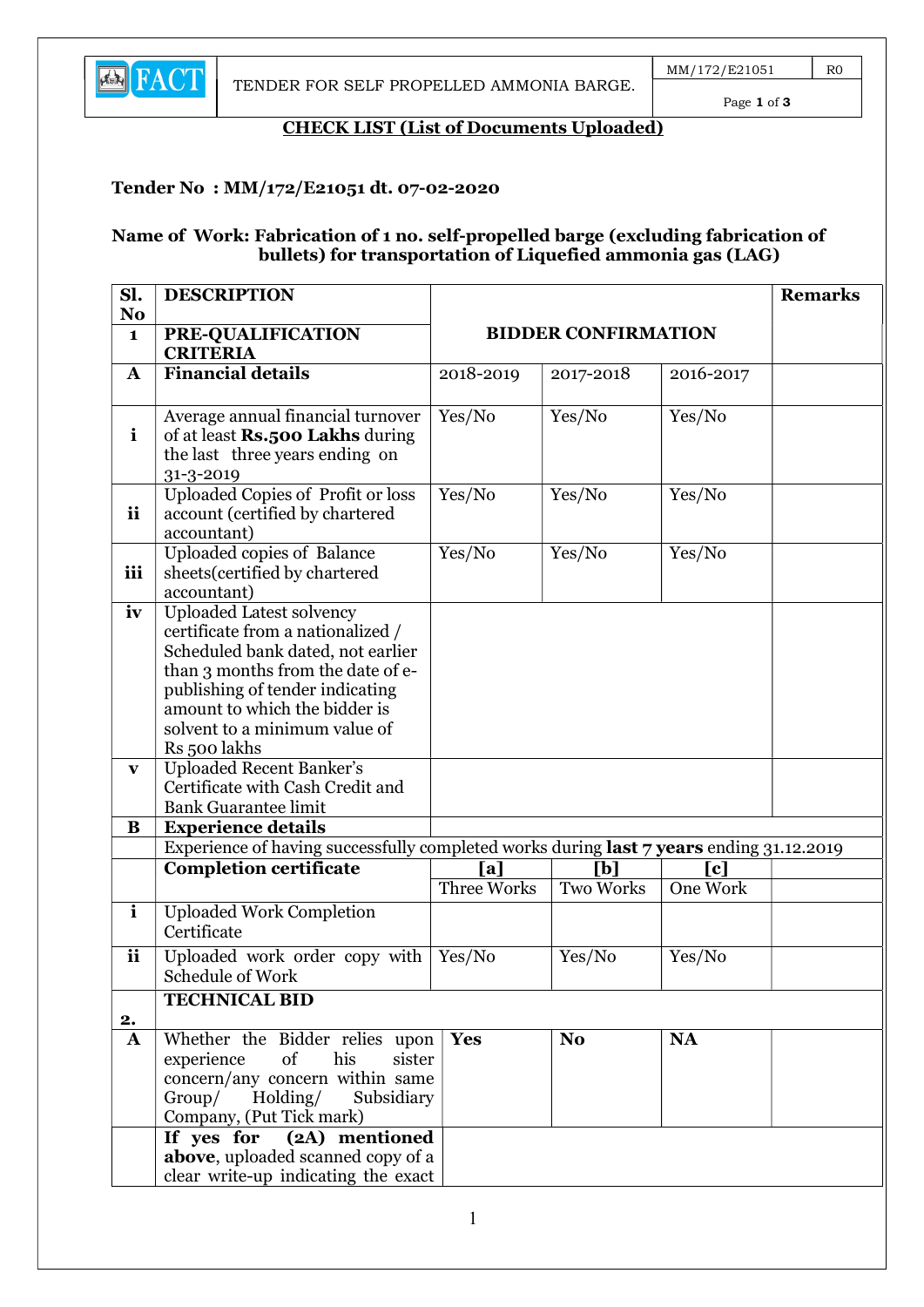

Page 2 of 3

# CHECK LIST (List of Documents Uploaded)

|              | relationship, along with relevant                                 |                                          |  |  |
|--------------|-------------------------------------------------------------------|------------------------------------------|--|--|
|              | documents in proof of<br>such                                     |                                          |  |  |
|              | relationship<br>along<br>with<br>the                              |                                          |  |  |
| $\mathbf C$  | TECHNICAL BID (Put Tick mark)<br>Uploaded(with digital signature) |                                          |  |  |
|              | <b>Complete set of Tender</b>                                     |                                          |  |  |
|              | <b>document</b> including addendums /                             | Yes / No                                 |  |  |
|              | corrigendum if any, Un-priced                                     |                                          |  |  |
|              | BOQ etc.                                                          |                                          |  |  |
| D            | Uploaded Power of Attorney,                                       |                                          |  |  |
|              | Original /Attested by Gazetted                                    | Yes/No/NA                                |  |  |
|              | officer in case an authorized                                     |                                          |  |  |
|              | representative of Tenderer, has                                   |                                          |  |  |
|              | signed the Tender                                                 |                                          |  |  |
|              | <b>Uploaded GST registration</b><br>certificate Self-attested and |                                          |  |  |
| $\mathbf{F}$ | <b>GSTIN</b> number(Yes/No)                                       |                                          |  |  |
| G            | <b>EARNEST MONEY DEPOSIT</b>                                      |                                          |  |  |
|              |                                                                   |                                          |  |  |
|              | Uploaded scanned copy of EMD in                                   |                                          |  |  |
|              | the form of DD or RTGS / NEFT or                                  | Yes/No/Exempted                          |  |  |
|              | Bank<br>Guarantee<br>from<br>any                                  |                                          |  |  |
|              | Nationalized / Scheduled Bank as<br>per supplied format           | Adequate documents to be uploaded if EMD |  |  |
|              |                                                                   | exemption is applicable)                 |  |  |
| H            | Integrity Pact as per attachment                                  |                                          |  |  |
| $\mathbf I$  | Uploaded Detailed programme of                                    |                                          |  |  |
|              | work in PERT or BAR CHART form                                    |                                          |  |  |
|              |                                                                   | Yes/No                                   |  |  |
| ${\bf J}$    | <b>PAN card</b> (Self Attested copy)                              | Yes/No                                   |  |  |
| $\mathbf K$  | GST registration certificate(self-                                |                                          |  |  |
|              | attested copy)                                                    | Yes/No                                   |  |  |
|              | Uploaded<br><b>PRESENT</b>                                        |                                          |  |  |
| L            | COMMITMENTS with details of                                       | <b>Yes/No</b>                            |  |  |
|              | work, initial contract value, period                              |                                          |  |  |
|              | of completion, name of client,<br>expected date of completion,    |                                          |  |  |
|              | percentage progress etc.                                          |                                          |  |  |
| M            | $\overline{\text{of}}$<br>Uploaded<br>Details                     |                                          |  |  |
|              | CONSTRUCTION PLANT<br><b>AND</b>                                  | Yes/No                                   |  |  |
|              | EQUIPMENT available                                               |                                          |  |  |
| N            | Uploaded SITE ORGANIZATION                                        |                                          |  |  |
|              | <b>CHART</b>                                                      | Yes/No                                   |  |  |
| $\mathbf 0$  | Uploaded KEY PERSONNEL of his                                     |                                          |  |  |
|              | Organization to be associated with                                |                                          |  |  |
|              | the<br>work,<br>detailing<br>their<br>Qualifications              | Yes/No                                   |  |  |
|              |                                                                   |                                          |  |  |
| ${\bf P}$    | Uploaded VENDOR DATA FORM<br>and Electronic Media Payment         | Yes/No                                   |  |  |
|              | Format duly verified by Bank along                                |                                          |  |  |
|              | with a Cancelled Cheque.                                          |                                          |  |  |
|              |                                                                   |                                          |  |  |